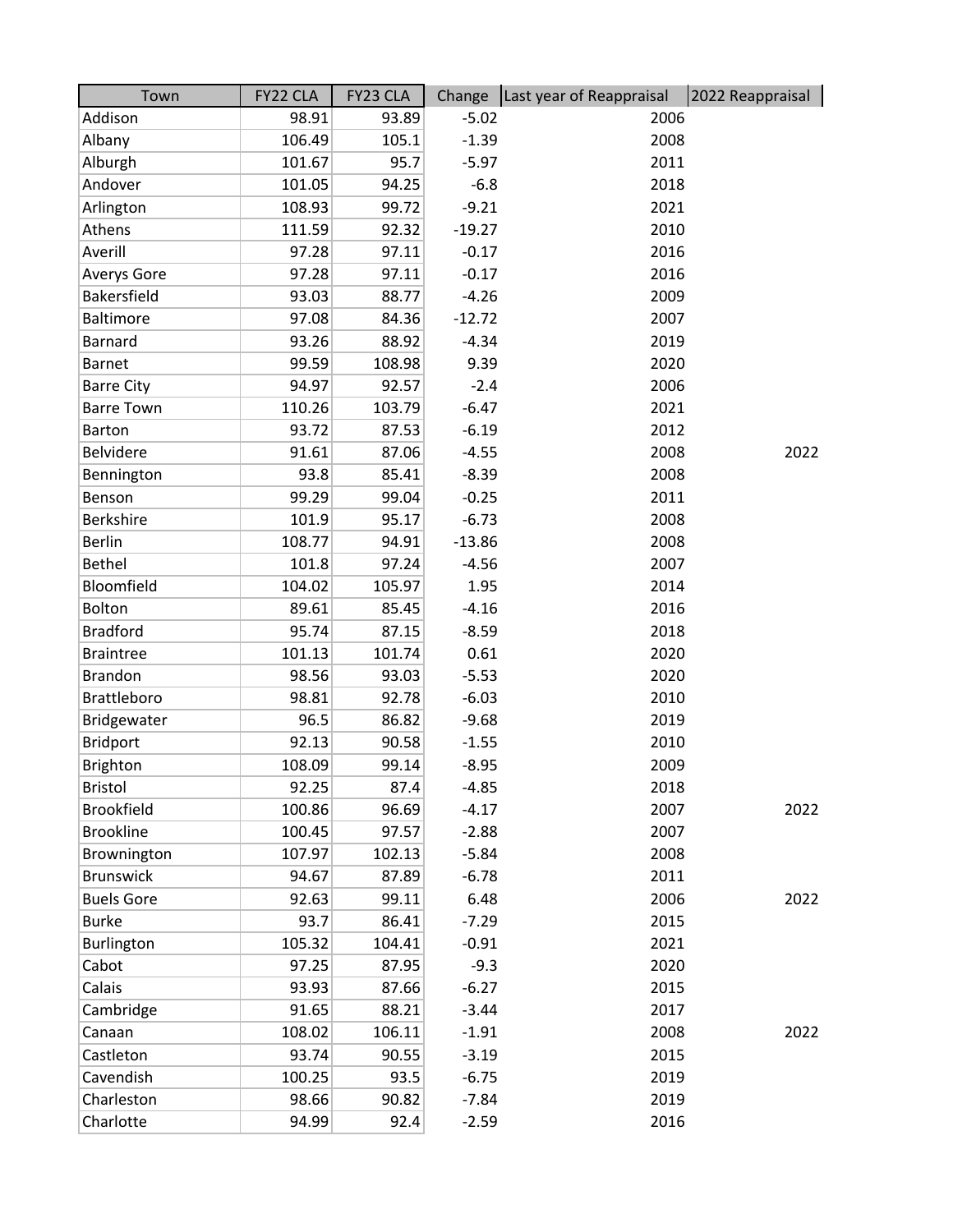| Chelsea                | 98.91  | 91.82  | $-7.09$  | 2016 |      |
|------------------------|--------|--------|----------|------|------|
| Chester                | 100.84 | 96.61  | $-4.23$  | 2020 |      |
| Chittenden             | 96.54  | 91.03  | $-5.51$  | 2017 |      |
| Clarendon              | 99.22  | 95.7   | $-3.52$  | 2019 |      |
| Colchester             | 86.29  | 79.97  | $-6.32$  | 2011 |      |
| Concord                | 98.22  | 93.75  | $-4.47$  | 2019 |      |
| Corinth                | 102.41 | 97.98  | $-4.43$  | 2017 |      |
| Cornwall               | 94.51  | 90.02  | $-4.49$  | 2009 |      |
| Coventry               | 133.87 | 99.01  | $-34.86$ | 2021 |      |
| Craftsbury             | 97.44  | 94.87  | $-2.57$  | 2018 |      |
| Danby                  | 112.17 | 102.92 | $-9.25$  | 2006 |      |
| Danville               | 106.16 | 100.91 | $-5.25$  | 2021 |      |
| Derby                  | 99.43  | 96.35  | $-3.08$  | 2020 |      |
| Dorset                 | 103.02 | 91.78  | $-11.24$ | 2006 |      |
| Dover                  | 101.58 | 94.19  | $-7.39$  | 2010 |      |
| Dummerston             | 106.46 | 101.88 | $-4.58$  | 2021 |      |
| Duxbury                | 90.25  | 84.28  | $-5.97$  | 2015 |      |
| East Haven             | 92.62  | 93.88  | 1.26     | 2010 |      |
| East Montpelier        | 94.18  | 89.97  | $-4.21$  | 2009 |      |
| Eden                   | 93.09  | 93.68  | 0.59     | 2014 |      |
| Elmore                 | 99.36  | 84.7   | $-14.66$ | 2012 |      |
| Enosburgh              | 97.31  | 91.06  | $-6.25$  | 2007 |      |
| Essex County Unified U | 97.28  | 97.11  | $-0.17$  | 2016 |      |
| <b>Essex Town</b>      | 89.05  | 85.08  | $-3.97$  | 2006 |      |
| Fair Haven             | 110.98 | 104.95 | $-6.03$  | 2009 |      |
| Fairfax                | 85.93  | 82.86  | $-3.07$  | 2005 | 2022 |
| Fairfield              | 87.55  | 84.62  | $-2.93$  | 2008 |      |
| Fairlee                | 91.51  | 89.32  | $-2.19$  | 2011 | 2022 |
| Fayston                | 92.63  | 89.74  | $-2.89$  | 2017 |      |
| Ferdinand              | 97.28  | 97.11  | $-0.17$  | 2016 |      |
| Ferrisburgh            | 98.22  | 94.93  | $-3.29$  | 2013 |      |
| Fletcher               | 86.34  | 84.07  | $-2.27$  | 2005 | 2022 |
| Franklin               | 96.1   | 90.71  | $-5.39$  | 2012 |      |
| Georgia                | 89.8   | 86.3   | $-3.5$   | 2006 |      |
| Glastenbury            | 95.11  | 94.56  | $-0.55$  | 2008 |      |
| Glover                 | 109.43 | 100.71 | $-8.72$  | 2021 |      |
| Goshen                 | 93.38  | 92.53  | $-0.85$  | 2009 |      |
| Grafton                | 103.73 | 101.87 | $-1.86$  | 2021 |      |
| Granby                 | 99.8   | 97.45  | $-2.35$  | 2010 |      |
| Grand Isle             | 95.41  | 91.53  | $-3.88$  | 2008 |      |
| Granville              | 95.92  | 89.78  | $-6.14$  | 2008 |      |
| Greensboro             | 95.66  | 90.39  | $-5.27$  | 2014 |      |
| Groton                 | 101.17 | 99.09  | $-2.08$  | 2019 |      |
| Guildhall              | 103.8  | 95.47  | $-8.33$  | 2009 |      |
| Guilford               | 97.34  | 93.76  | $-3.58$  | 2017 | 2022 |
| Halifax                | 105.17 | 101.84 | $-3.33$  | 2021 |      |
| Hancock                | 105.25 | 105.86 | 0.61     | 2016 |      |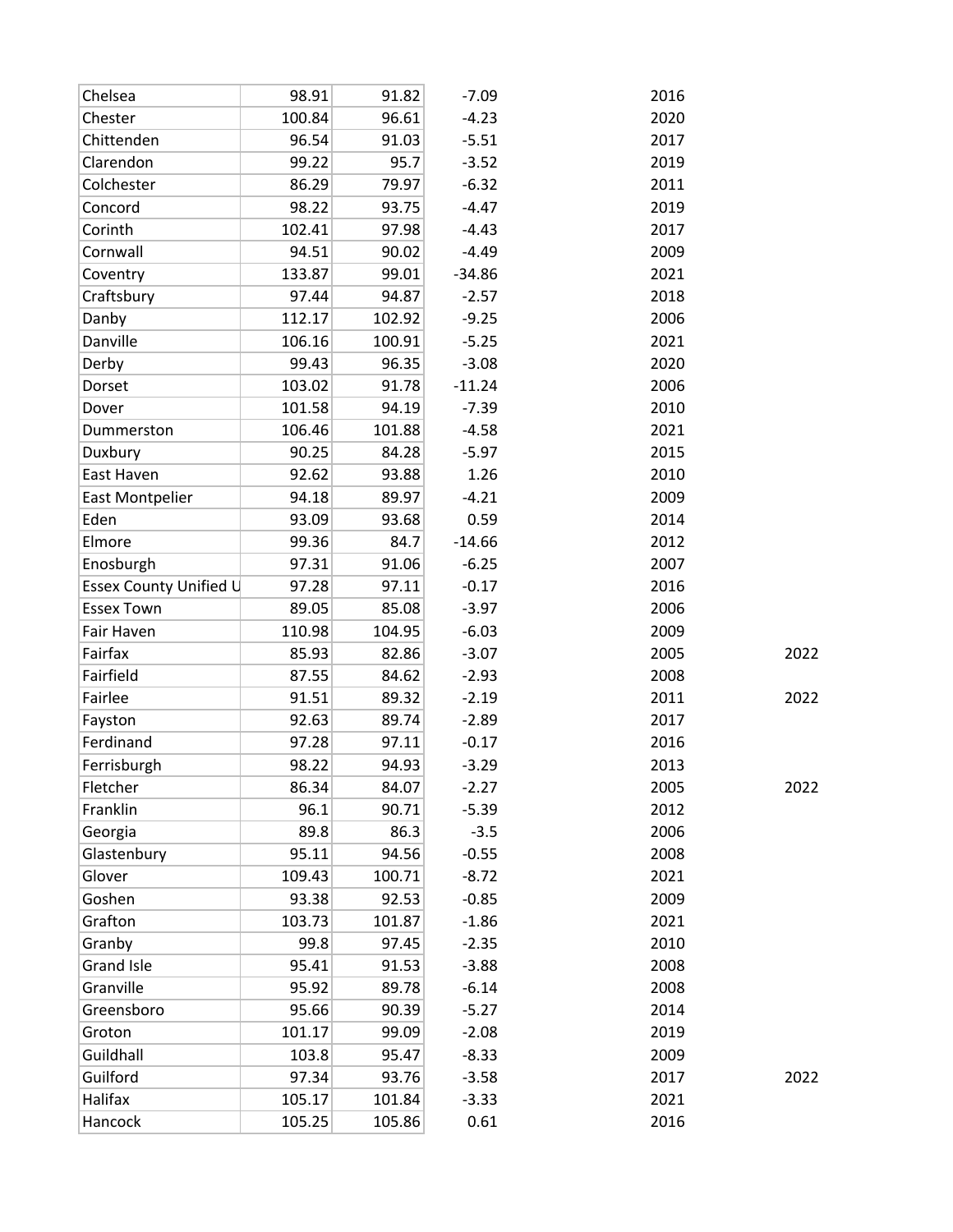| Hardwick                  | 94.15  | 88.45  | $-5.7$   | 2016         |
|---------------------------|--------|--------|----------|--------------|
| Hartford                  | 93.33  | 86.76  | $-6.57$  | 2017         |
| Hartland                  | 100.6  | 90.24  | $-10.36$ | 2019         |
| Highgate                  | 97.41  | 92.1   | $-5.31$  | 2008         |
| Hinesburg                 | 93.9   | 87.87  | $-6.03$  | 2017         |
| Holland                   | 89.09  | 80.27  | $-8.82$  | 2006         |
| Hubbardton                | 95.47  | 89.07  | $-6.4$   | 2016         |
| Huntington                | 89.88  | 83.84  | $-6.04$  | 2015         |
| <b>Hyde Park</b>          | 92.65  | 86.57  | $-6.08$  | 2018         |
| Ira                       | 96.09  | 89.5   | $-6.59$  | 2013         |
| Irasburg                  | 99.36  | 99.11  | $-0.25$  | 2006         |
| Isle La Motte             | 97.11  | 90.29  | $-6.82$  | 2018         |
| Jamaica                   | 96.69  | 91.36  | $-5.33$  | 2018         |
| Jay                       | 103.27 | 101.73 | $-1.54$  | 2015         |
| Jericho                   | 93.09  | 89.12  | $-3.97$  | 2016         |
| Johnson                   | 99.25  | 96.15  | $-3.1$   | 2020         |
| Killington                | 89.24  | 75.7   | $-13.54$ | 2011         |
| Kirby                     | 101.17 | 94.43  | $-6.74$  | 2019         |
| Landgrove                 | 98.41  | 96.36  | $-2.05$  | 2020         |
| Leicester                 | 98.74  | 93.28  | $-5.46$  | 2020         |
| Lemington                 | 104    | 99.67  | $-4.33$  | 2020         |
| Lewis                     | 97.28  | 97.11  | $-0.17$  | 2016         |
| Lincoln                   | 106.6  | 100.17 | $-6.43$  | 2010         |
| Londonderry               | 97.36  | 94.44  | $-2.92$  | 2018         |
| Lowell                    | 94.18  | 93.69  | $-0.49$  | 2014         |
| Ludlow                    | 100.99 | 97.11  | $-3.88$  | 2021         |
| Lunenburg                 | 100.2  | 92.65  | $-7.55$  | 2017         |
| Lyndon                    | 96.61  | 90.49  | $-6.12$  | 2011         |
| Maidstone                 | 94.99  | 87.68  | $-7.31$  | 2019         |
| Manchester                | 100.22 | 97.46  | $-2.76$  | 2013<br>2022 |
| Marlboro                  | 105.95 | 100.9  | $-5.05$  | 2018         |
| Marshfield                | 87.95  | 80.35  | $-7.6$   | 2006<br>2022 |
| Mendon                    | 131.69 | 114.09 | $-17.6$  | 2021         |
| Middlebury                | 100    | 93.4   | $-6.6$   | 2019         |
| Middlesex                 | 95.89  | 89.89  | -6       | 2017         |
| <b>Middletown Springs</b> | 98.75  | 92.61  | $-6.14$  | 2006         |
| Milton                    | 91.57  | 86.96  | $-4.61$  | 2006<br>2022 |
| Monkton                   | 93.09  | 87.78  | $-5.31$  | 2017         |
| Montgomery                | 101.36 | 95.04  | $-6.32$  | 2014         |
| Montpelier                | 84.44  | 80.76  | $-3.68$  | 2010         |
| Moretown                  | 92.94  | 85.9   | $-7.04$  | 2012         |
| Morgan                    | 98.26  | 93.32  | $-4.94$  | 2019         |
| Morristown                | 94.39  | 86.01  | $-8.38$  | 2007         |
| Mount Holly               | 106.43 | 97.93  | $-8.5$   | 2010         |
| Mount Tabor               | 102.82 | 101.02 | $-1.8$   | 2006         |
| New Haven                 | 91.42  | 87.25  | $-4.17$  | 2013         |
| Newark                    | 100.9  | 94.45  | $-6.45$  | 2020         |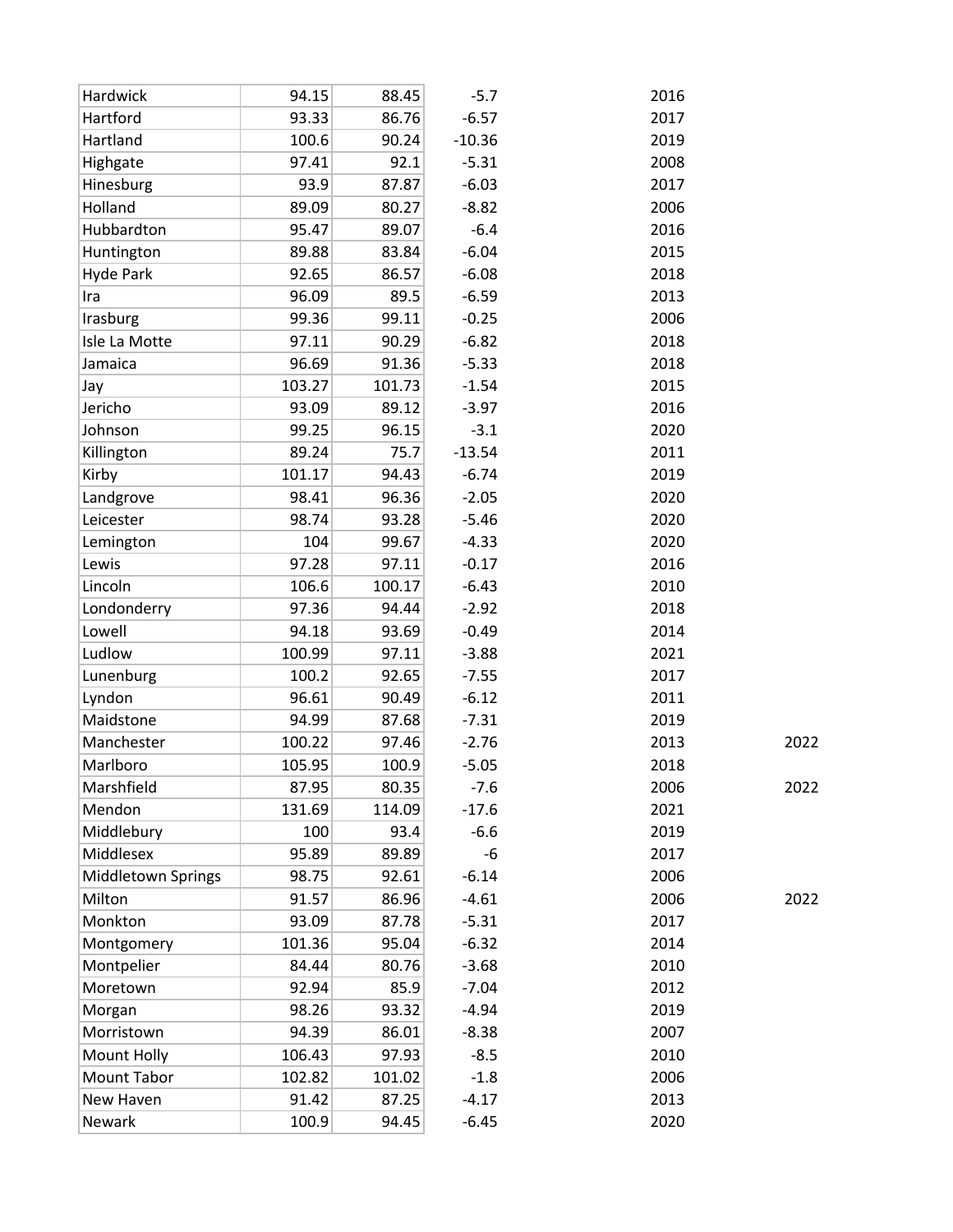| Newbury             | 100.38 | 97.03  | $-3.35$  | 2018 |      |
|---------------------|--------|--------|----------|------|------|
| Newfane             | 96.42  | 91.87  | $-4.55$  | 2017 |      |
| <b>Newport City</b> | 96.55  | 91.84  | $-4.71$  | 2017 |      |
| Newport Town        | 106.04 | 101.57 | $-4.47$  | 2009 |      |
| North Bennington    | 93.59  | 85.5   | $-8.09$  | 2008 |      |
| North Hero          | 92.9   | 88.6   | $-4.3$   | 2014 |      |
| Northfield          | 91.96  | 86.47  | $-5.49$  | 2015 |      |
| Norton              | 90.4   | 85.69  | $-4.71$  | 2014 | 2022 |
| Norwich             | 90.28  | 84.39  | $-5.89$  | 2016 |      |
| Orange              | 96.36  | 95.09  | $-1.27$  | 2009 |      |
| Orleans ID          | 93.56  | 88.06  | $-5.5$   | 2012 |      |
| Orwell              | 98.7   | 100.67 | 1.97     | 2011 |      |
| Panton              | 97.24  | 95.18  | $-2.06$  | 2012 |      |
| Pawlet              | 105.84 | 91.26  | $-14.58$ | 2016 |      |
| Peacham             | 103.62 | 95.83  | $-7.79$  | 2019 |      |
| Peru                | 100.91 | 88.66  | $-12.25$ | 2015 |      |
| Pittsfield          | 109.15 | 100.51 | $-8.64$  | 2009 | 2022 |
| Pittsford           | 94.69  | 91.64  | $-3.05$  | 2016 |      |
| Plainfield          | 91.16  | 85.36  | $-5.8$   | 2009 |      |
| Plymouth            | 96.97  | 87.4   | $-9.57$  | 2019 |      |
| Pomfret             | 107.5  | 97.33  | $-10.17$ | 2009 |      |
| Poultney            | 97.5   | 95.92  | $-1.58$  | 2011 |      |
| Pownal              | 103.78 | 97.21  | $-6.57$  | 2011 |      |
| Proctor             | 99.87  | 95.25  | $-4.62$  | 2017 |      |
| Putney              | 96.74  | 93.84  | $-2.9$   | 2014 |      |
| Randolph            | 100.95 | 94.8   | $-6.15$  | 2006 |      |
| Reading             | 107.69 | 99.67  | $-8.02$  | 2017 |      |
| Readsboro           | 110    | 100.07 | $-9.93$  | 2021 |      |
| Richford            | 112.34 | 104.14 | $-8.2$   | 2006 |      |
| Richmond            | 85.65  | 82.43  | $-3.22$  | 2008 |      |
| Ripton              | 89.78  | 83.61  | $-6.17$  | 2011 |      |
| Rochester           | 102.98 | 95.63  | $-7.35$  | 2012 |      |
| Rockingham          | 95.55  | 91.24  | $-4.31$  | 2017 | 2022 |
| Roxbury             | 102.19 | 94.09  | $-8.1$   | 2010 | 2022 |
| Royalton            | 94.98  | 95.34  | 0.36     | 2009 |      |
| Rupert              | 103.46 | 94.51  | $-8.95$  | 2019 |      |
| <b>Rutland City</b> | 93.39  | 88.65  | $-4.74$  | 2006 |      |
| <b>Rutland Town</b> | 100.02 | 96.38  | $-3.64$  | 2013 |      |
| Ryegate             | 101.85 | 100.75 | $-1.1$   | 2021 |      |
| Salisbury           | 87.88  | 87.27  | $-0.61$  | 2012 |      |
| Sandgate            | 102.22 | 89.31  | $-12.91$ | 2006 | 2022 |
| Searsburg           | 101.19 | 97.63  | $-3.56$  | 2010 | 2022 |
| Shaftsbury          | 103.98 | 95.45  | $-8.53$  | 2010 |      |
| Shaftsbury ID       | 102.2  | 95.33  | $-6.87$  | 0    |      |
| Sharon              | 94.93  | 88.55  | $-6.38$  | 2011 |      |
| Sheffield           | 92.02  | 88.26  | $-3.76$  | 2012 | 2022 |
| Shelburne           | 91.47  | 87.95  | $-3.52$  | 2011 |      |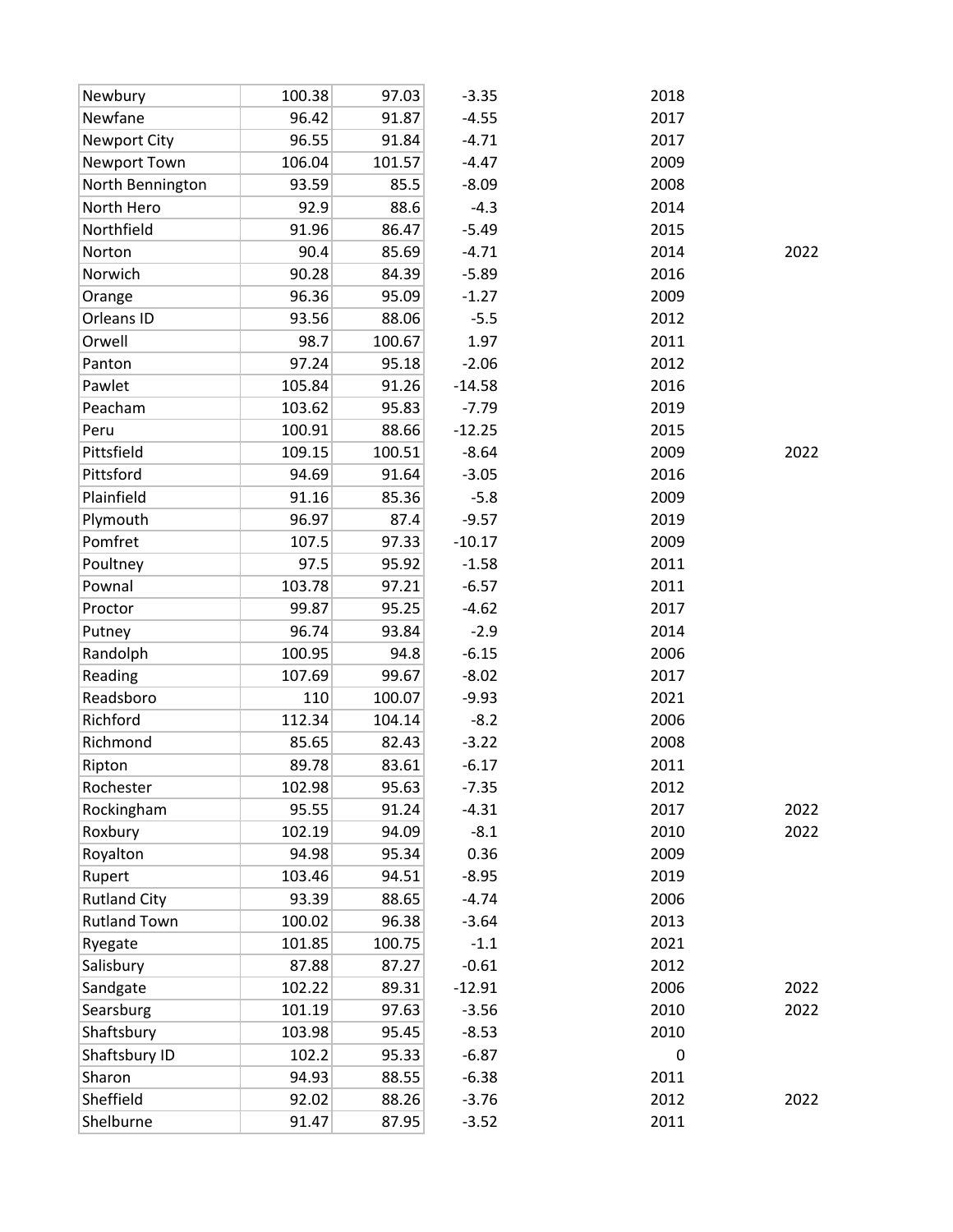| Sheldon              | 94.2   | 91.85  | $-2.35$  | 2009 |      |
|----------------------|--------|--------|----------|------|------|
| Shoreham             | 98.3   | 94.08  | $-4.22$  | 2007 |      |
| Shrewsbury           | 98.83  | 91.8   | $-7.03$  | 2010 |      |
| Somerset             | 98.85  | 97.62  | $-1.23$  | 2014 |      |
| South Burlington     | 112.03 | 100.99 | $-11.04$ | 2021 |      |
| South Hero           | 97.28  | 88.32  | $-8.96$  | 2019 |      |
| Springfield          | 94.78  | 88.67  | $-6.11$  | 2018 | 2022 |
| St. Albans City      | 89.23  | 84.34  | $-4.89$  | 2011 |      |
| St. Albans Town      | 95.02  | 90.41  | $-4.61$  | 2008 |      |
| St. George           | 84.8   | 81.6   | $-3.2$   | 2018 |      |
| St. Johnsbury        | 99.06  | 95.03  | $-4.03$  | 2020 |      |
| Stamford             | 92.07  | 92.51  | 0.44     | 2010 | 2022 |
| Stannard             | 90.45  | 96.04  | 5.59     | 2007 |      |
| Starksboro           | 93.07  | 82.68  | $-10.39$ | 2016 |      |
| Stockbridge          | 101.36 | 90.1   | $-11.26$ | 2020 |      |
| Stowe                | 87.51  | 78.35  | $-9.16$  | 2012 |      |
| Strafford            | 97.67  | 95.36  | $-2.31$  | 2014 |      |
| Stratton             | 95.8   | 93.24  | $-2.56$  | 2016 | 2022 |
| Sudbury              | 109.4  | 103.53 | $-5.87$  | 2012 |      |
| Sunderland           | 98.8   | 98.35  | $-0.45$  | 2017 |      |
| Sutton               | 108.33 | 103.56 | $-4.77$  | 2009 |      |
| Swanton              | 98.39  | 94.65  | $-3.74$  | 2007 |      |
| Thetford             | 92.18  | 85.89  | $-6.29$  | 2012 |      |
| Tinmouth             | 98.25  | 91.38  | $-6.87$  | 2016 |      |
| Topsham              | 100.72 | 96.67  | $-4.05$  | 2008 |      |
| Townshend            | 99.79  | 98.61  | $-1.18$  | 2013 |      |
| Troy                 | 97.33  | 93.4   | $-3.93$  | 2012 |      |
| Tunbridge            | 103.22 | 98.92  | $-4.3$   | 2010 |      |
| Underhill            | 89.37  | 83.17  | $-6.2$   | 2014 | 2022 |
| Vergennes            | 91.9   | 86.97  | $-4.93$  | 2007 |      |
| Vernon               | 105.62 | 104.39 | $-1.23$  | 2019 |      |
| Vershire             | 91.33  | 97.49  | 6.16     | 2005 |      |
| Victory              | 101.12 | 95.78  | $-5.34$  | 2010 |      |
| Waitsfield           | 96.09  | 89.05  | $-7.04$  | 2006 |      |
| Walden               | 96.72  | 90.67  | $-6.05$  | 2014 | 2022 |
| Wallingford          | 99.42  | 94.48  | $-4.94$  | 2018 |      |
| Waltham              | 97.03  | 93.84  | $-3.19$  | 2019 |      |
| Wardsboro            | 95.08  | 87.72  | $-7.36$  | 2019 |      |
| <b>Warners Grant</b> | 97.28  | 97.11  | $-0.17$  | 2016 |      |
| Warren               | 92.4   | 85.24  | $-7.16$  | 2012 |      |
| <b>Warren Gore</b>   | 97.28  | 97.11  | $-0.17$  | 2016 |      |
| Washington           | 97.85  | 91.7   | $-6.15$  | 2019 |      |
| Waterbury            | 91.8   | 86.46  | $-5.34$  | 2014 |      |
| Waterford            | 104.94 | 99.45  | $-5.49$  | 2021 |      |
| Waterville           | 91.97  | 85.31  | $-6.66$  | 2010 |      |
| Weathersfield        | 93.11  | 87.89  | $-5.22$  | 2008 |      |
| Wells                | 94.87  | 89.58  | $-5.29$  | 2015 |      |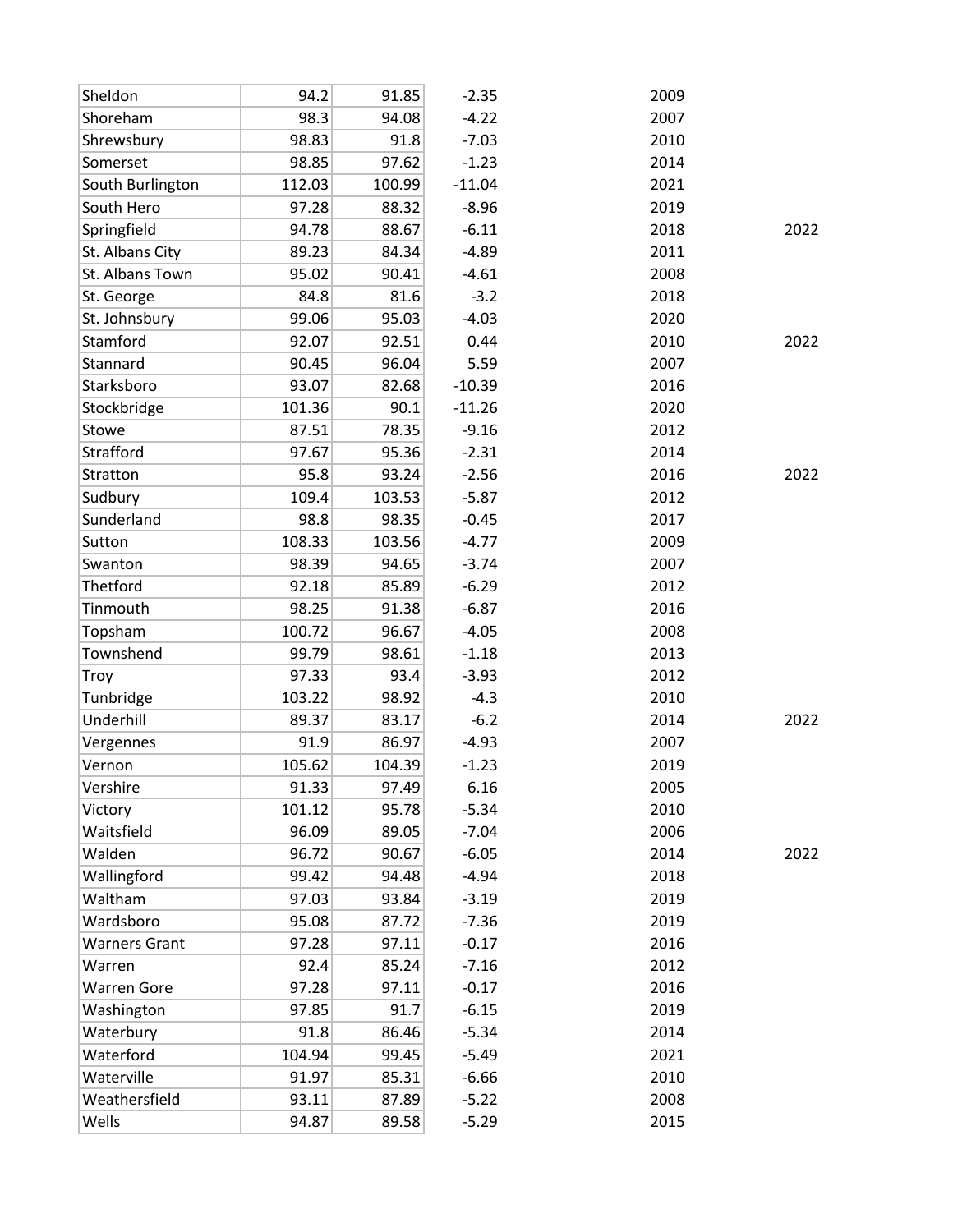| <b>Wells River</b>  | 101.72 | 98.58  | $-3.14$  | 2018 |
|---------------------|--------|--------|----------|------|
| <b>West Fairlee</b> | 101.71 | 102.44 | 0.73     | 2013 |
| West Haven          | 96.57  | 97.03  | 0.46     | 2007 |
| <b>West Rutland</b> | 105.64 | 100.38 | $-5.26$  | 2019 |
| West Windsor        | 95.79  | 88.95  | $-6.84$  | 2013 |
| Westfield           | 102.32 | 97.01  | $-5.31$  | 2020 |
| Westford            | 89.8   | 85.54  | $-4.26$  | 2009 |
| Westminster         | 95.75  | 91.65  | $-4.1$   | 2013 |
| Westmore            | 106.66 | 99.29  | $-7.37$  | 2015 |
| Weston              | 96.86  | 94.92  | $-1.94$  | 2005 |
| Weybridge           | 96.62  | 96.53  | $-0.09$  | 2006 |
| Wheelock            | 98.85  | 95.72  | $-3.13$  | 2013 |
| Whiting             | 105.29 | 94.85  | $-10.44$ | 2012 |
| Whitingham          | 100.64 | 96.26  | $-4.38$  | 2016 |
| Williamstown        | 101.37 | 95.3   | $-6.07$  | 2019 |
| Williston           | 92.03  | 84.97  | $-7.06$  | 2016 |
| Wilmington          | 100.31 | 90.72  | $-9.59$  | 2020 |
| Windham             | 97.83  | 83.75  | $-14.08$ | 2015 |
| Windsor             | 98.67  | 92.39  | $-6.28$  | 2009 |
| Winhall             | 98.24  | 92.71  | $-5.53$  | 2010 |
| Winooski            | 79.57  | 75.65  | $-3.92$  | 2007 |
| Wolcott             | 94.21  | 91.46  | $-2.75$  | 2014 |
| Woodbury            | 98.33  | 89.5   | $-8.83$  | 2007 |
| Woodford            | 100.93 | 98.9   | $-2.03$  | 2020 |
| Woodstock           | 90.39  | 81.17  | $-9.22$  | 2016 |
| Worcester           | 99.55  | 90.65  | $-8.9$   | 2007 |
|                     |        |        |          |      |
|                     |        |        |          |      |
|                     |        |        |          |      |
|                     |        |        |          |      |